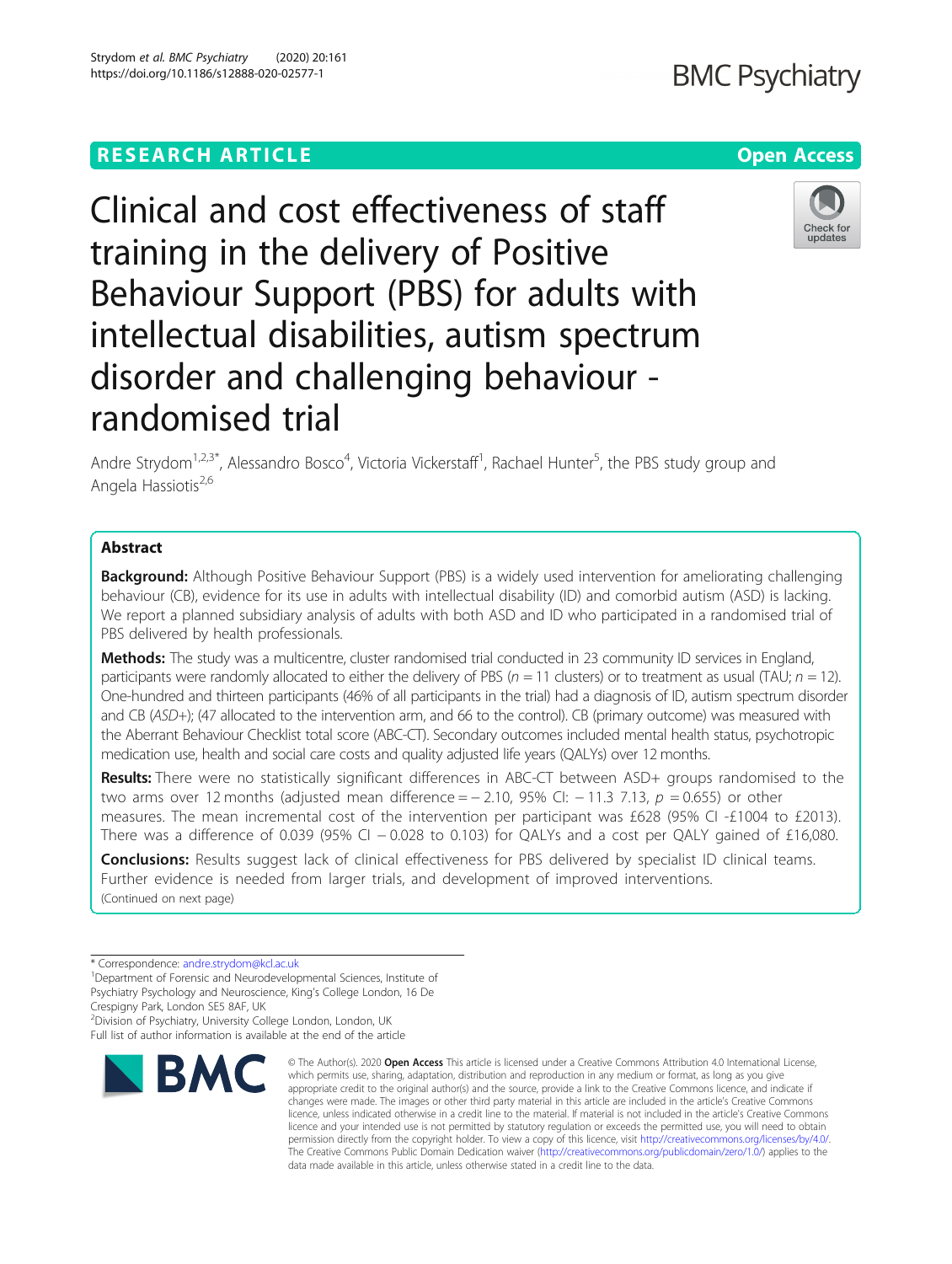(Continued from previous page)

**Trial registration:** [ClinicalTrials.gov:](http://clinicaltrials.gov) NCT01680276.

Keywords: Autism spectrum disorder, Intellectual disability, Challenging behaviour, Positive behaviour support

## Background

Autism Spectrum Disorder (ASD) is characterised by deficits in social communication and interaction, and restrictive and repetitive patterns of behaviour [[1\]](#page-11-0). Current prevalence estimates report that ASD affects 52 million individuals worldwide [\[2,](#page-11-0) [3\]](#page-11-0) and that there has been an increase in prevalence over the last two decades [\[4](#page-11-0)]. Many individuals with ASD also have intellectual disability (ID), which is characterised by significant impairment in intellectual and adaptive functioning [\[5](#page-11-0)]. Although estimates vary, ASD is a strongly associated with intellectual disability, with an estimated odds ratio of approximately 50 [\[6](#page-11-0), [7\]](#page-11-0). Conversely, approximately 30% of individuals with ID are also diagnosed with ASD and individuals who have more severe ID are even more likely to have autism [[8\]](#page-11-0). In the presence of a comorbid ASD and ID, more extensive care and support is usually needed as the dual diagnosis is associated with higher rates of restricted repetitive behaviours, and the domain of social functioning may be more affected in individuals with both ID and ASD compared to individuals with ID only [\[9,](#page-11-0) [10](#page-11-0)].

Challenging behaviour is defined as behaviour of such intensity, frequency or duration that the safety of the person and that of others is placed at risk and the access to ordinary community facilities is limited or denied [[11\]](#page-11-0). ASD is an important predictor of challenging behaviour in addition to having more severe level of ID [[12\]](#page-11-0), but the lack of clear-cut diagnostic criteria to define challenging behaviour means there are marked variations in reported rates. For example, between 10% to more than 50% of individuals with ID and ASD may be reported to display various degrees of challenging behaviour [[13](#page-11-0)–[15\]](#page-11-0).

Challenging behaviours in people with ID and comorbid ASD (henceforth referred to as ASD+) are more severe with a higher likelihood of long-standing presentation compared to individuals with ID only [[1,](#page-11-0) [8,](#page-11-0) [16\]](#page-11-0). Selfinjurious behaviour is 5 times more likely in ASD+ children and young people [\[17](#page-11-0)] and aggression may occur in 60% [[18](#page-11-0)].

In addition, ASD+ individuals have an increased risk for comorbid mental illness (such as anxiety and sleep problems) compared to individuals with either ASD or ID only [\[19](#page-11-0), [20](#page-11-0)]. For example, in a clinic sample from the National Health Service in England, 42% were diagnosed with other comorbid mental disorders including schizophrenia, depression, and anxiety [[21](#page-11-0)]. These findings were replicated by Hove and Havik [[22](#page-11-0)] who found that the presence of ASD in ID individuals was associated with higher levels of both mental disorders and challenging behaviour. In addition, symptoms of mental disorders appear to last longer in individuals with ASD+ [[23\]](#page-11-0) with consequently higher lifelong rates of depression and bipolar disorder [\[24\]](#page-11-0). Lunsky et al. [\[25\]](#page-11-0) reported that both children and adults with ASD frequently attend hospital emergency departments in crisis, associated with exposure to family stress and/or negative life events. Presentation at psychiatry clinics and emergency departments may be particularly common in individuals with ASD+ [\[26](#page-11-0)].

Individuals with ASD are at increased risk of being socially excluded, and to receive poor quality care [\[27](#page-11-0)]. Costs of care for people with ASD are significant. In the UK, in 2011, ASD had an estimated impact on the UK economy of £32 billion [\[27](#page-11-0)]. In the USA, the total annual spending for ASD in 2015 was \$268 billion, and it was predicted that it would rise to \$461 billion in the following 10 years [[28](#page-11-0)]. These costs comprise health and social care assessments and interventions, but there may be scope for more efficient use of resources by reducing preventable conditions such as challenging behaviour or improving use of evidence-based interventions. Another study by Knapp et al. [[29\]](#page-11-0) found increased use of respite care for adults with ASD+ compared to those with only ID. Therefore, there may be significant short and longerterm benefit in developing and testing effective interventions for people with ASD+; however, most of the efforts have focused on children and young people with only a few studies describing interventions targeting adults with ASD and ID [\[30\]](#page-11-0). Analysis of routinely collected data suggests that access to services may taper off as ASD+ children transition towards adulthood [\[31\]](#page-11-0).

There are international calls for evidence-based psychosocial interventions in community settings to target both core ASD symptoms as well as associated comorbidities [\[32](#page-11-0)]. Few interventions for challenging behaviour have been tested using randomised controlled designs for efficacy. Positive Behaviour Support (PBS) is an intervention for challenging behaviour with wide appeal and used in many services across the UK and in other countries [[33](#page-11-0)]. The defining features of PBS are a comprehensive therapeutic framework based on social, behavioural, educational, and medical stances combining mainly behavioural approaches such as Applied Behaviour Analysis (ABA), to improve the life of the individual and decrease challenging behaviours [[34](#page-11-0), [35](#page-11-0)]. PBS shares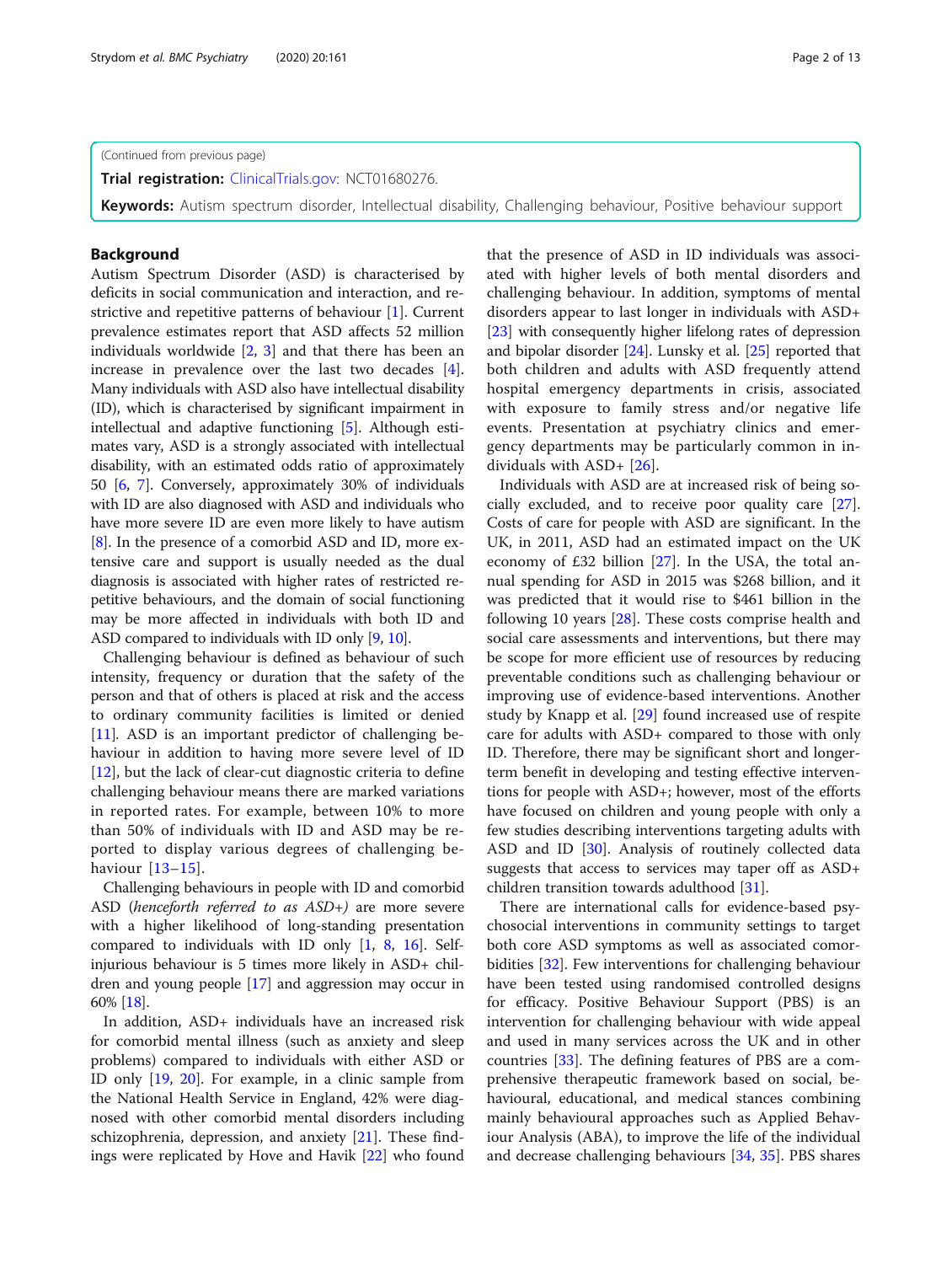some commonalities with principles of operant psychology but includes a focus on cultural and social factors impinging on the onset and maintenance of challenging behaviour (e.g. educational settings, interpersonal dynamics, quality of life) [[33](#page-11-0), [36\]](#page-11-0). Whilst ABA is often delivered in special settings, e.g. school, and at home, it may be seen as potentially restrictive and has been criticised for not being person centred [\[37](#page-11-0)]. A multidimensional approach to the delivery of PBS comprises a series of assessments of staff support, physical and mental health morbidity, and organisational structures that may impact on the individual rather than aiming directly at the restructuring and modification of the challenging behaviour [[33](#page-11-0), [37](#page-11-0)]. A meta-analysis of small randomised and quasi-randomised clinical trials [[38](#page-11-0)] suggested that behaviour interventions were effective in reducing challenging behaviour in the presence of autism, but these studies were small-scale or had methodological shortcomings, and their clinical effectiveness in real-world settings remains uncertain.

The present analysis reports on the clinical and cost effectiveness of training health professionals working in community teams to deliver positive behaviour support for challenging behaviour in a subsample of adult ASD+ participants, testing a planned subsidiary hypothesis in a multicentre cluster randomised controlled trial in England [\[39,](#page-11-0) [40\]](#page-11-0). The trial was the first large-scale systematic evaluation examining the impact of the delivery of PBS by trained staff in secondary community health and social care ID services in the UK. The present objective was to carry out a planned analysis of the impact of the intervention and of the treatment as usual (TAU) alone at 12 months in a sub-sample of ASD+ participants, using the primary outcome measure (Aberrant Behaviour Checklist-Community total score).

#### Methods

## Study design

The current study aims to investigate whether staff training in PBS delivery is clinically and cost effective compared to treatment as usual in adults with ASD+, in a trial described previously  $[40]$  $[40]$ . In summary, this was a multicentre, two-arm cluster randomised controlled trial in which 246 adults with ID (with and without ASD) were recruited from 23 community intellectual disability services across England.

#### Sample size

The sample size for the main trial was calculated to detect a difference of 0.45 SD in the primary outcome (Aberrant Behaviour Checklist-Community total score) using 90% power and 5% significance level indicating that a minimum of 19 clusters and 246 participants were required. Recruitment of services and participants took

place between June 2013 and January 2015. Ultimately, 11 services ( $n = 109$  participants) were allocated to the intervention arm and 12 ( $n = 137$ ) to TAU arm.

## Ethical approval, trial registration and consent

Ethical approval was issued by the NRES Committee London - Harrow (reference. 12/LO/1378). The trial was registered on [ClinicalTrials.gov,](http://clinicaltrials.gov) identifier: NCT01680276.

Easy read information sheets and consent forms were used to obtain informed written consent from participants. Where a participant lacked capacity, a consultee acted on their behalf, in accordance with UK law.

## Clusters and participants

The 23 community intellectual disability services were randomly assigned to staff training in PBS and TAU or TAU alone. Participants were eligible to take part if they were at least 18 years old, had received a diagnosis of ID and displayed challenging behaviour (with an ABC-CT score of no less than 15 indicating a weekly experience of any type of challenging behaviour). Participants were excluded if they had a primary clinical diagnosis of personality disorder, substance misuse, relapse of a preexisting mental disorder, or the clinical team decided that participation to the study would not be appropriate (e.g. participants with an acute illness episode or where there were significant issues around safeguarding of the individual at the time of the screening for inclusion in the study). Any services which had embedded PBS therapists or specialist behaviour teams were also excluded. Participants were assessed at baseline, and at 6 and 12 months post randomisation.

#### Intervention

Therapists drawn from a variety of health professions, e.g. psychology, psychiatry, occupational therapy, speech and language therapy, received six-day manual assisted training in delivering PBS over 15 weeks. All professionals were employed by specialist community ID services and had experience in working with this patient group although some may have had limited experience of delivering behavioural interventions such as PBS. However, the training intervention was designed to be delivered by these health professionals rather than experienced behaviour specialists, in a real-world community setting.

In brief, the training was designed around the following topics:

- a) Functional Behavioural Assessment and formulation skills
- b) Primary Prevention
- c) Secondary Prevention and Reactive Strategies
- d) Periodic Service Review and Problem Solving.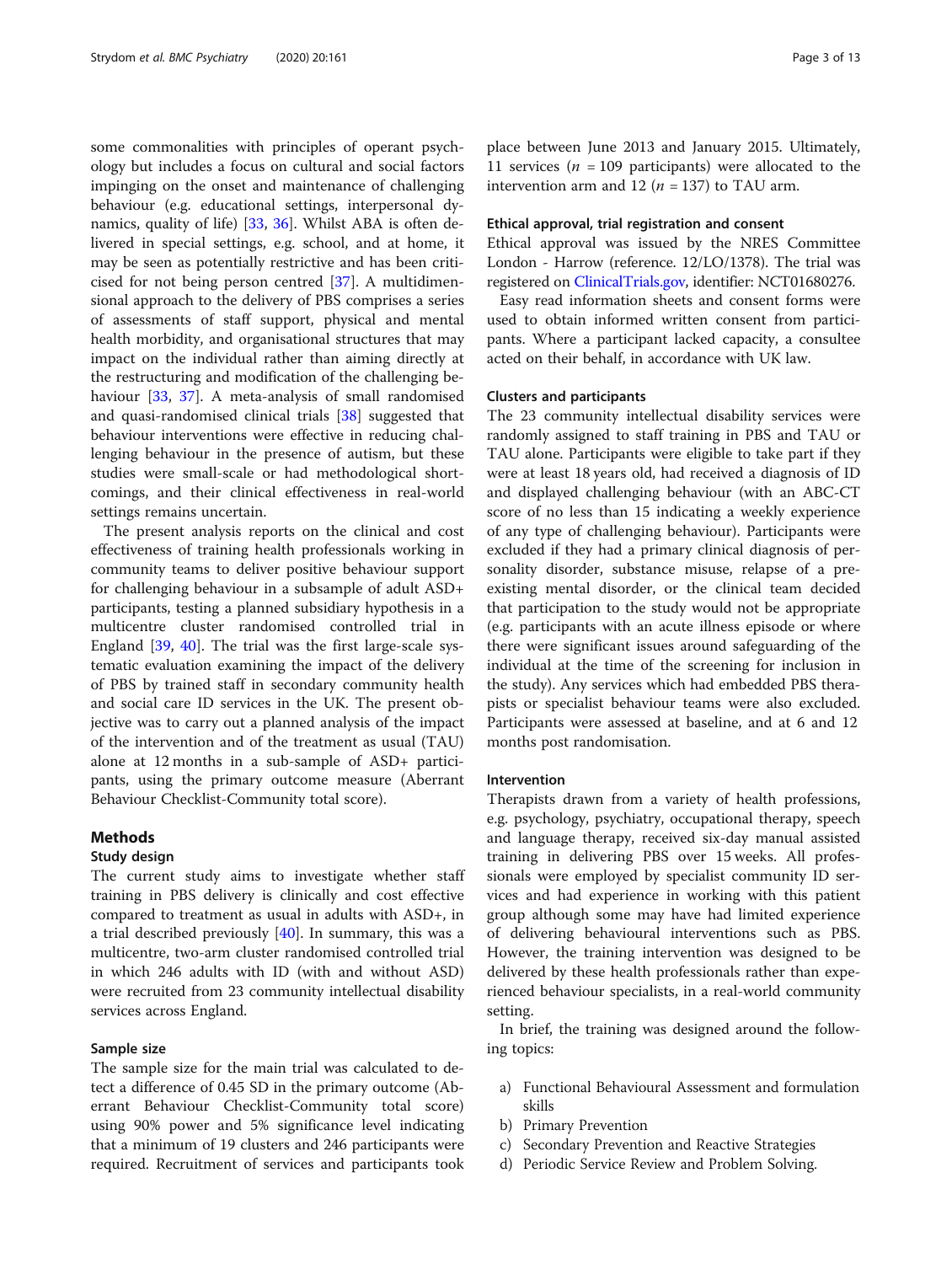All behavioural strategies taught via direct and didactic instruction are well established and depend on teaching the adult with ID alternative positive skills via his/her family or paid carers. The therapists were given a manual which described the rationale and treatment strategies and included printed and electronic materials and other resources, received individual feedback on their cases and associated paperwork, e.g. reports and formulations and received post-training mentoring by the trainers. They were further supported through monthly teleconferences with peers, the Chief Investigator, the trial manager and the trainers. Further details can be found in the full trial report [\[40](#page-11-0)].

## Treatment as usual (TAU)

In England, community lD teams provide comprehensive psychiatric and psychological supports to individuals with ID who present with challenging behaviour or mental health concerns. TAU comprised a variety of behavioural and/or psychosocial and pharmacological treatments as those being available in the services taking part in the study at that time [[39](#page-11-0)].

#### Allocation and blinding

An independent Web-based randomisation system (Sealed Envelope) was used, with random permuted blocks (1,1 allocation). Randomisation was stratified by the staff:patient ratio for each cluster using a binary factor indicating whether a cluster was below or above the median ratio. Whereas clusters, participants and carers were informed about group allocation, the Research Assistants (RAs) and Clinical Study Officers (CSOs) completing the study assessments were blind to treatment allocation. Where unblinding occurred, RAs from other locations who had remained blinded to arm allocation, carried out the study assessments.

#### Measures

#### Primary outcome

Challenging behaviour was measured with the total Aberrant Behaviour Checklist-Community total score (ABC- CT) [\[41](#page-11-0)] at three assessment points, baseline, 6 and 12 months. The ABC-C consists of 5 dimensions of behaviour (Irritability, Agitation, Crying; Lethargy, Social Withdrawal; Stereotypic Behaviour; Hyperactivity, Noncompliance; Inappropriate Speech), each measured on a four-point rating scale (0–3). The total score is attained by summing up all the domain scores. The scale has very good psychometric properties and is widely used for monitoring of treatment effects [[41\]](#page-11-0).

## Secondary outcomes

Mental health status of participants was measured with the Mini-Psychiatric Assessment Schedules for Adults with Developmental Disabilities (Mini PAS-ADD) [\[42](#page-11-0)]. This scale measures active mental health symptoms (over the past 4 weeks) and consists of 86 items that provide thresholds for 6 mental disorders: Depression, Anxiety, Obsessive Compulsive Disorder, Hypomania/Mania, Psychosis, Unspecified disorder. For the purpose of the analyses, those disorder categories were grouped into severe mental illness (SMI; psychosis and hypomania/ mania) and into common mental disorders (CMD; depression, anxiety, obsessive-compulsive disorder).

Service use for the preceding 6 months based on patient or proxy responses was captured with the study adapted version of the Client Service Receipt Inventory (CSRI) [\[43\]](#page-11-0). Health related quality of life was measured by the EuroQol EQ-5D Youth version (EQ-5D-Y) to calculate Quality Adjusted Life Years (QALYs) in line with accepted guidance [\[44\]](#page-11-0). The EQ-5D-Y is a 5 dimension (usual activity, self-care, mobility, pain and anxiety/depression), 3 level (no problems, some problems and extreme problems) questionnaire. Family and paid carers completed it as proxies at baseline, 6 months and 12 months.

#### Other measures

Autism screen (carried out once at baseline): The Mini PAS-ADD includes 17 relevant questions which cover the following domains: impairments in social interaction  $(threshold = 4)$ ; impairments in communication (threshold = 1); repetitive stereotyped patterns of behaviour, interest and activities (threshold = 3). These items were used to describe the extent of autism symptoms. Participants' level of functioning as proxy measure of intellectual disability was assessed with the short form of the Adaptive Behaviour Scale (SABS) [\[45\]](#page-11-0) at baseline. Current medication prescriptions were also collected at each assessment point categorised into 'any medications' (i.e. for both physical and mental health), 'antipsychotics' and 'other psychotropics' (e.g. antidepressants, mood stabilisers).

#### Fidelity assessment

All documentation around treatment (i.e. PBS plan, goodness -of fit checklist, functional assessment and observational data) that was submitted by the therapists were assessed by an independent reviewer by means of the Behaviour Intervention Plan Quality Evaluation Scoring Guide II. The quality tool enabled the assessment and classification of the intervention plans as weak, underdeveloped, good or superior [[46](#page-11-0)].

#### Ascertainment of ASD+ group

This group comprised all participants who were reported by paid or family carers to have had an established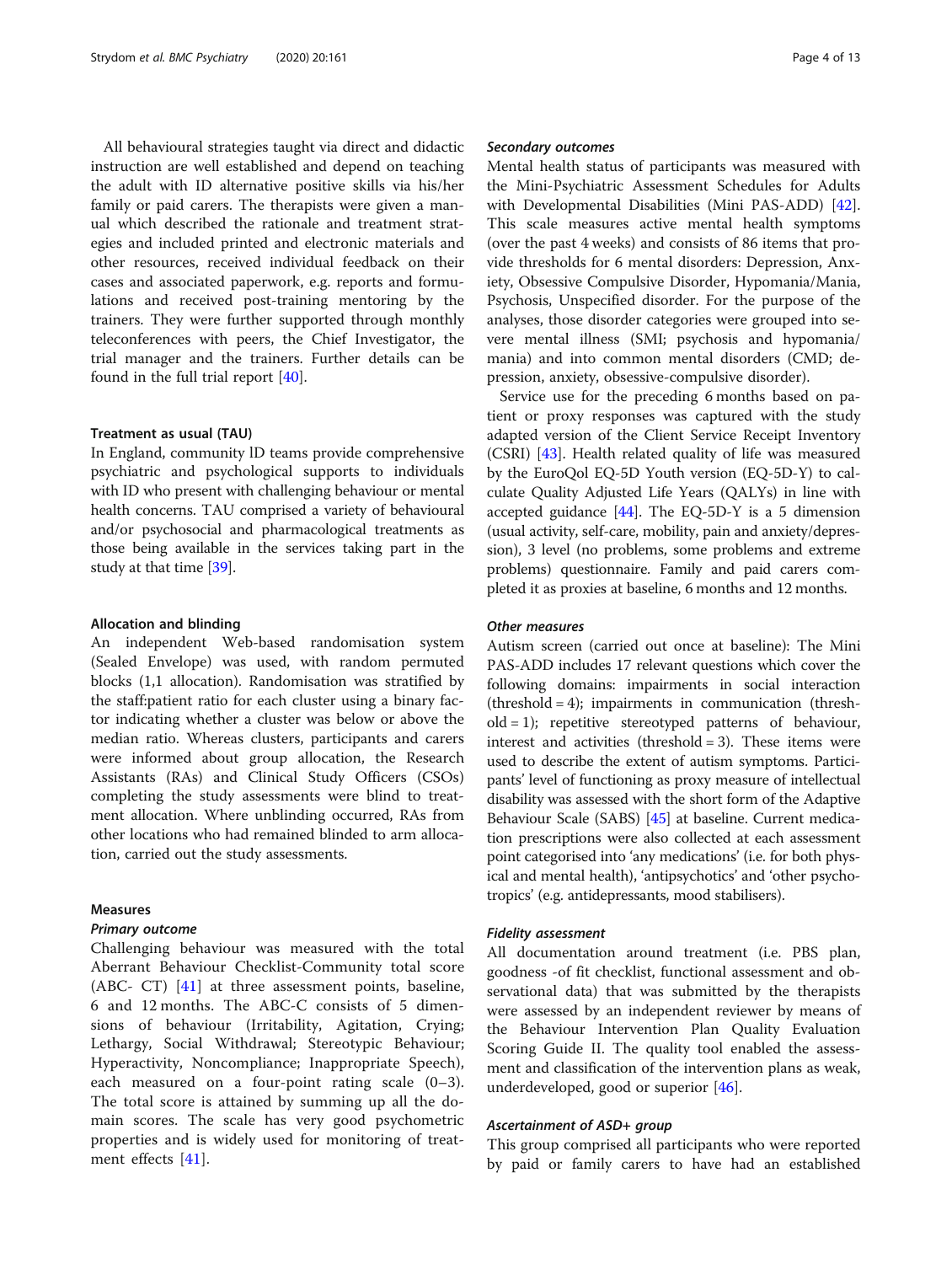diagnosis of autism and which was recorded in the Case Report File.

This categorisation was further validated by comparing the Mini-PASADD autism subscale scores between the two diagnostic groups: ASD+ and ASD-; the ASD+ group scored significantly higher in all subscales as hypothesised (mean difference = 9.7 95%CI (2.5, 16.8);  $p = 0.008$ ). The mean (SD) ABC- CT score in the ASD+ group was 70.7 (SD 29.5) compared to the ASD- group 61.0 (SD 27.1). The details are shown in Fig. 1.

#### Statistical analysis

Before analysing the unblinded data, a statistical analysis plan was developed and agreed by the Trial Management Group, the Data Monitoring and Ethics Committee and by the Trial Steering Committee. All analyses were based on intention to treat. Differences in categorical and continuous variables according to ASD status were assessed using Chi-square, t-test or non-parametric equivalent. We used a three level random effects linear regression model adjusting for baseline ABC-CT measurements, the staff:patient ratio (low/high), time period and effects of clustering by services and repeated measures within subjects using random intercepts to examine the difference in the primary outcome, ABC-CT over 12 months for ASD+ participants randomized to the intervention compared to those randomised to TAU arms. The normality assumptions of the residuals were investigated using residual plots and were satisfied. A significance level of  $p < 0.05$  was used. All analyses were by intention to treat using STATA version 14 [[47\]](#page-12-0).

## Analysis of service use and QALY

We calculated descriptive statistics for baseline, 6 and 12 months for community health and social care inputs, general medical and specialist mental health services use, comparing ASD+ participants in the control group versus those in the intervention group. Participants who reported using a service without specifically reporting the number of visits were included in the proportion using the service but could not be included in the calculation of means or standard deviation for number of visits. We provide total mean health and social care costs over 12 months for ASD+ participants allocated to the intervention and to TAU arms. Costs include the cost of the intervention.

Mean participant QALYs are calculated as the area under the curve adjusting for baseline imbalances [\[44](#page-11-0)].

Missing data for costs and QALYs was assumed to be missing at random and imputed using multiple imputations with chained equations. Variables identified as predictive of missingness across the trial were ID level, current living situation (alone or with others, and accommodation type (supported or independent) were included in the imputation model, with a percentage of missing data equal to 20%.

The mean incremental cost per QALY was calculated as the mean incremental cost of the intervention divided by mean incremental QALYs for the intervention. Mean incremental costs and QALYs were calculated using regression analysis, adjusting for baseline costs and staff to service user ratio and accounting for clustering by site as random effects. Ninety-five percent confidence intervals for health and social care costs and QALYs were calculated using bias corrected bootstrapping with 7000 draws

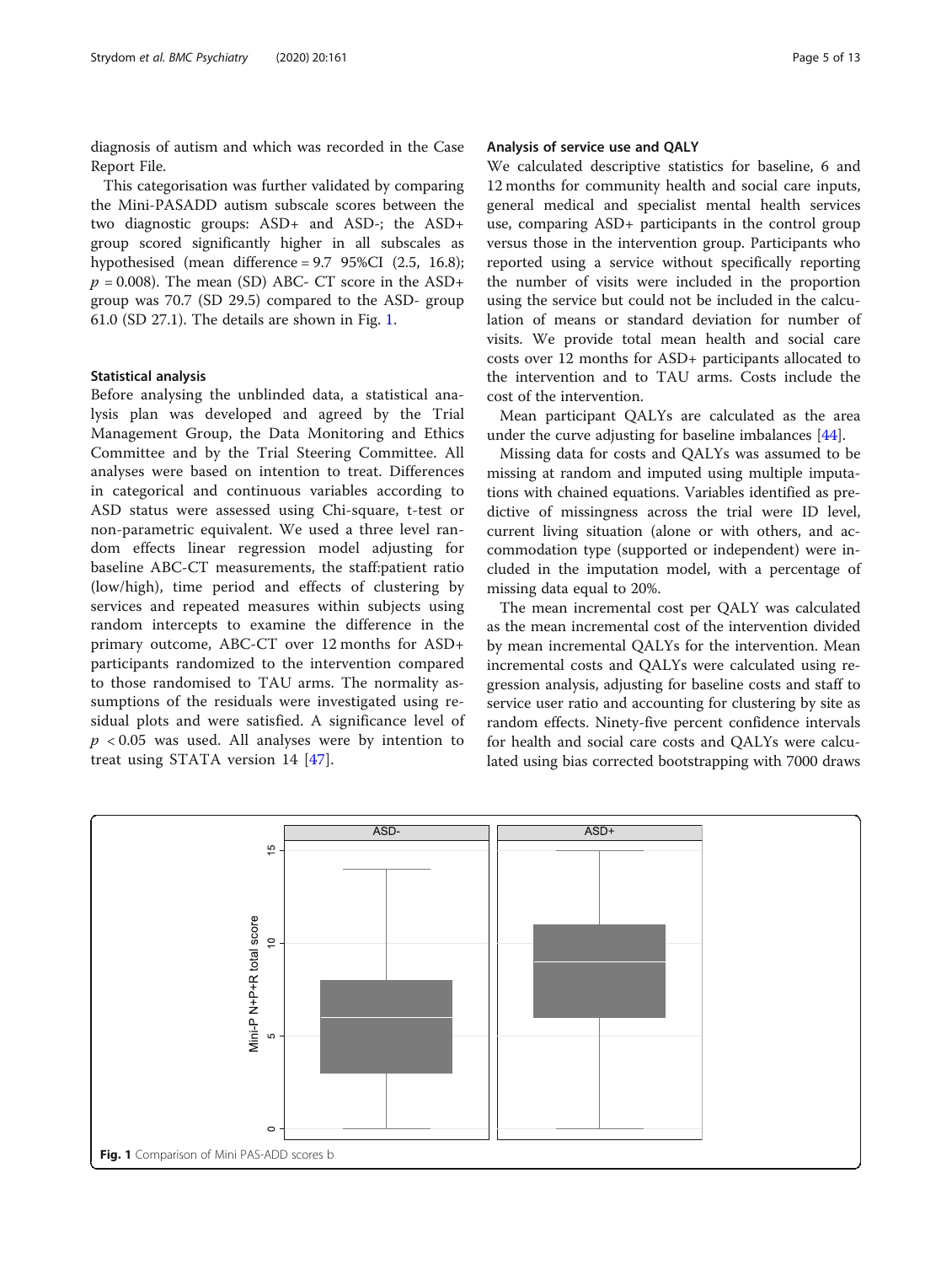using imputed data. The costing perspective is health and social care costs only and over 12 months. Units costs for care are reported in a previous publication by the authors  $[40]$ . Given the 12-month time horizon no discounting of costs and QALYs is included. All costs are in 2014/2015 British Pounds. A Cost-effectiveness plane of costs and QALYs for PBS training and delivery compared to TAU has been reported in the Additional file [1.](#page-10-0)

## Results

One hundred and thirteen (46.1%) participants were designated as ASD+ (47 participants in the intervention and 66 in the control arms). Demographic and clinical details of the ASD+ participants are shown in Table 1.

## Intervention effect Primary outcome

At baseline, the mean ABC-CT score in the intervention arm was 66 (SD 28) compared to 75 (SD 30) in the TAU arm (Additional file [2](#page-10-0) for trial consort diagram). In the intervention arm, the mean ABC-CT reduced to 55 (SD 32) at 6 months and to 53 (SD 31) at 12 months. The respective mean scores in the TAU arm were 62 (SD 33) at 6 months and 60 (SD 29) at 12 months. The reduction in challenging behaviour over 12 months between the intervention and TAU arms (mean difference =  $-2.10$ ; 95% CI: − 11.3, 7.13; *p* = 0.655) was not statistically significant (Fig. [2\)](#page-6-0). The intracluster correlation coefficient (ICC) for the ABC-CT score at the service level was

**Table 1** Baseline ASD+ participants - demographics characteristics by intervention arm

| N(%)                                                  | All ASD+ $(n = 113)$ | TAU $(n = 66)$ | Intervention ( $n = 47$ ) | $P$ -value |
|-------------------------------------------------------|----------------------|----------------|---------------------------|------------|
| <b>Demographics</b>                                   |                      |                |                           |            |
| Age, years (mean, SD)                                 | 34.6 (14.0)          | 33.0 (14.0)    | 36.9 (14.0)               | 0.139      |
| Gender, Male                                          | 83 (73)              | 89 (74)        | 34 (72)                   | 0.821      |
| Ethnic origin, White                                  | 75 (66)              | 44 (67)        | 31 (66)                   | 0.937      |
| Short Form Adaptive Behaviour Scale (SABS) (mean, SD) | 46.9 (22.2)          | 46.6 (20.1)    | 47.2 (22.6)               | 0.900      |
| <b>Current accommodation</b>                          |                      |                |                           | 0.008      |
| Residential                                           | 41 (36)              | 20(30)         | 21(45)                    |            |
| Supported living                                      | 37 (33)              | 18(27)         | 19(40)                    |            |
| Family home / Own house                               | 35(31)               | 28 (42)        | 7(15)                     |            |
| Clinical                                              |                      |                |                           |            |
| <b>Mini PAS-ADD</b> (n, %) ( $n = 241$ )              |                      |                |                           |            |
| Common mental disorder (CMD)                          | 52 (47)              | 29 (45)        | 23 (50)                   | 0.575      |
| Severe mental illness (SMI)                           | 20 (18)              | 11(17)         | 9(20)                     | 0.681      |
| ABC (mean, SD)                                        |                      |                |                           |            |
| Total score                                           | 70.7 (29.5)          | 74.4 (30.1)    | 65.5 (28.1)               | 0.114      |
| Irritability                                          | 21.1 (11.1)          | 22.2 (10.9)    | 19.6 (11.2)               | 0.214      |
| Lethargy                                              | 15.2(9.2)            | 16.5(9.9)      | 13.5(7.9)                 | 0.088      |
| Stereotypy                                            | 7.4(5.2)             | 7.6(5.2)       | 7.1(5.3)                  | 0.654      |
| Hyperactivity                                         | 21.9 (10.3)          | 23.1 (10.7)    | 20.3 (9.5)                | 0.144      |
| Inappropriate speech                                  | 5.1(4.3)             | 5.0(4.4)       | 5.1(4.3)                  | 0.924      |
| <b>Psychotropic medications</b>                       |                      |                |                           |            |
| Any drug                                              | 102 (90)             | 60 (91)        | 42 (89)                   | 0.7845     |
| Antipsychotics                                        | 74 (65)              | 42 (64)        | 32 (68)                   | 0.6239     |
| Physical health problems                              |                      |                |                           |            |
| Any physical health problem                           | 78 (70)              | 48 (75)        | 30(64)                    | 0.203      |
| Mobility <sup>a</sup> ( $n = 78$ )                    | 17(22)               | 10(21)         | 7(23)                     | 0.795      |
| Sensory                                               | 15 (19)              | 12(25)         | 3(10)                     | 0.102      |
| Epilepsy                                              | 27(35)               | 14 (29)        | 13(43)                    | 0.201      |
| Incontinence                                          | 29 (37)              | 17(35)         | 12(40)                    | 0.684      |
| Other                                                 | 49 (63)              | 32 (67)        | 17(57)                    | 0.374      |

<sup>a</sup>Of those with physical health problems, the number of people with the named problem. ASD Autism Spectrum Disorder, ABC Aberrant Behaviour Checklist, ABS Adaptive Behaviour Scale, IQR Interquartile range, SD Standard Deviation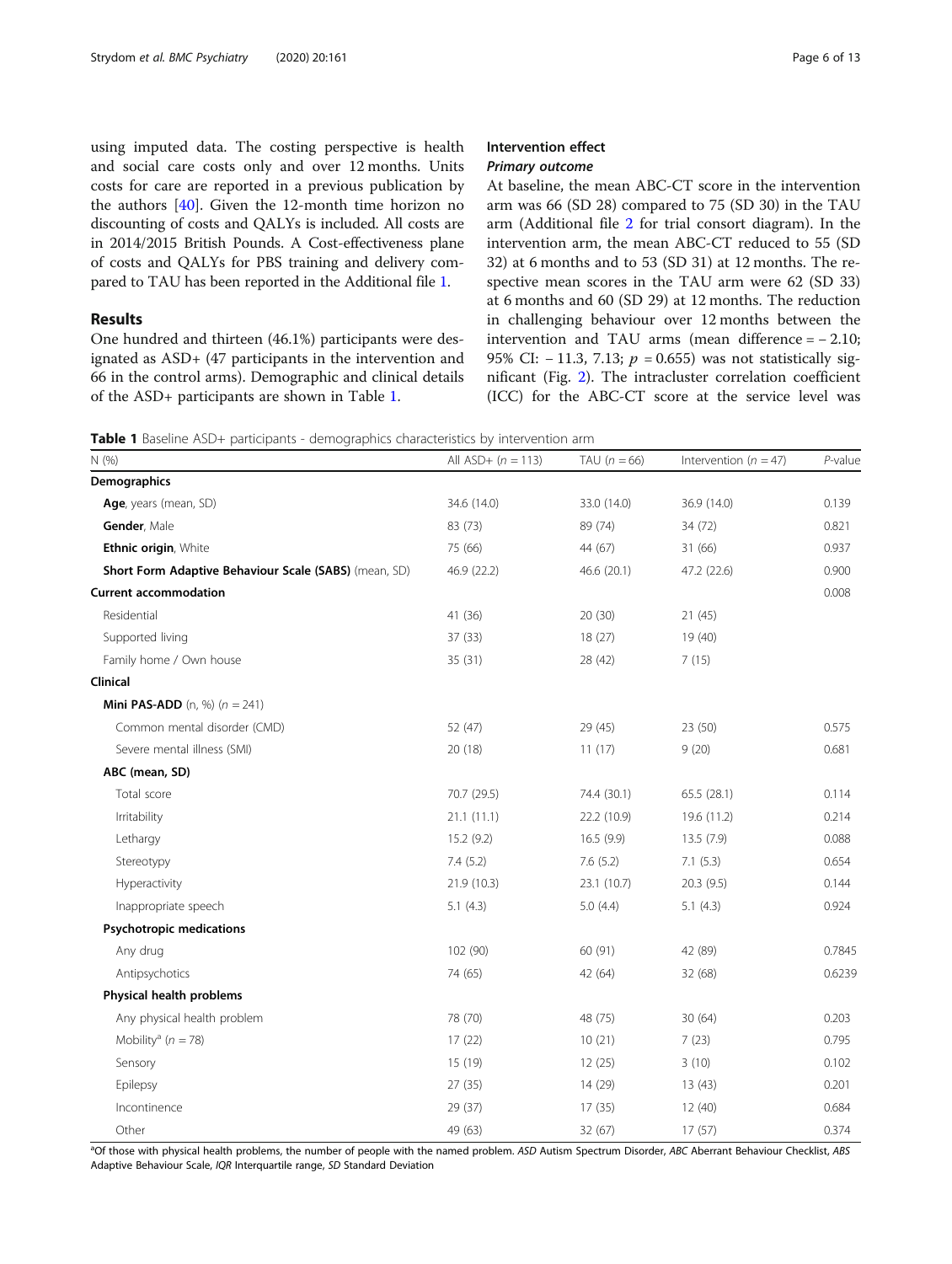<span id="page-6-0"></span>

0.005 (95% CI: 0.000,1.000) and for the repeated measures within participants it was 0.579 (95% CI, 0.446, 0.701).

#### Secondary outcomes

There were no statistically significant differences between the ASD+ participants allocated to each trial arm in the ABC-C domain scores or in mental health status (see Table [2](#page-7-0)).

## Medications

Overall, patterns of prescribing were similar in the ASD+ across the two study arms over the study duration. We noted that the proportion of individuals receiving antipsychotics in the intervention group increased slightly halfway through the trial, but proportions were similar by the end of the study. A slight reduction was observed in the use of other psychotropic medications over 12 months in the PBS arm, but at the end of the trial proportions were similar (details in Table [3\)](#page-7-0).

#### Resource use

Descriptive statistics for community health and social care services, acute medical and specialist mental health services for ASD+ patients for the intervention and control arms are reported in Table [4.](#page-8-0) Means are reported only for those participants who have accessed the services.

## Incremental cost per QALY gained

Descriptive statistics for health and social care costs for ASD+ participants are reported in Table [5](#page-9-0). The mean cost of health and social care service use over 12 months for ASD+ participants in the intervention arm is £2836

(SE 441) compared to £3433 (SE 770) in the control group. The mean incremental cost adjusted and calculated from imputed values and bootstrapping is -£969 (95% CI -£2603 to £415). The total cost of the intervention is £1598 per patient. When this is added to the total health and social care costs for intervention participants the mean incremental cost of the intervention compared to control is £628 (95% CI -£1004 to £2013). Descriptive statistics for EQ-5D-Y proxy tariff scores are reported in Table [6](#page-9-0). The mean QALYs over 12 months for ASD+ participants in the intervention group is 0.623 (SE 0.039) compared to 0.546 (SE 0.035) with a mean incremental difference of 0.039 (95% CI − 0.028 to 0.103) based on imputed bootstrapped analysis. The mean incremental cost per QALY gained for the intervention compared to the control is £16,080 with a 63% probability that PBS is cost-effective at a £30,000 willingness to pay for a QALY gained (The probability was estimated from the costeffectiveness acceptability curve using the proportion of bootstrap iterations where the net monetary benefit is greater than 0 when the willingness to pay for a QALY is £30,000). This is calculated for each bootstrap iteration using the net monetary benefit (NMB) formula of  $NMB =$  incremental benefit  $*$  willingness to pay – incremental cost). If the intervention were to cost more than £2140 per patient it would no longer be cost-effective at the £30,000 threshold.

## Discussion

The present analysis using data from a cluster randomised trial of staff training in delivering PBS suggests that the intervention did not reduce challenging behaviour in ASD+ participants.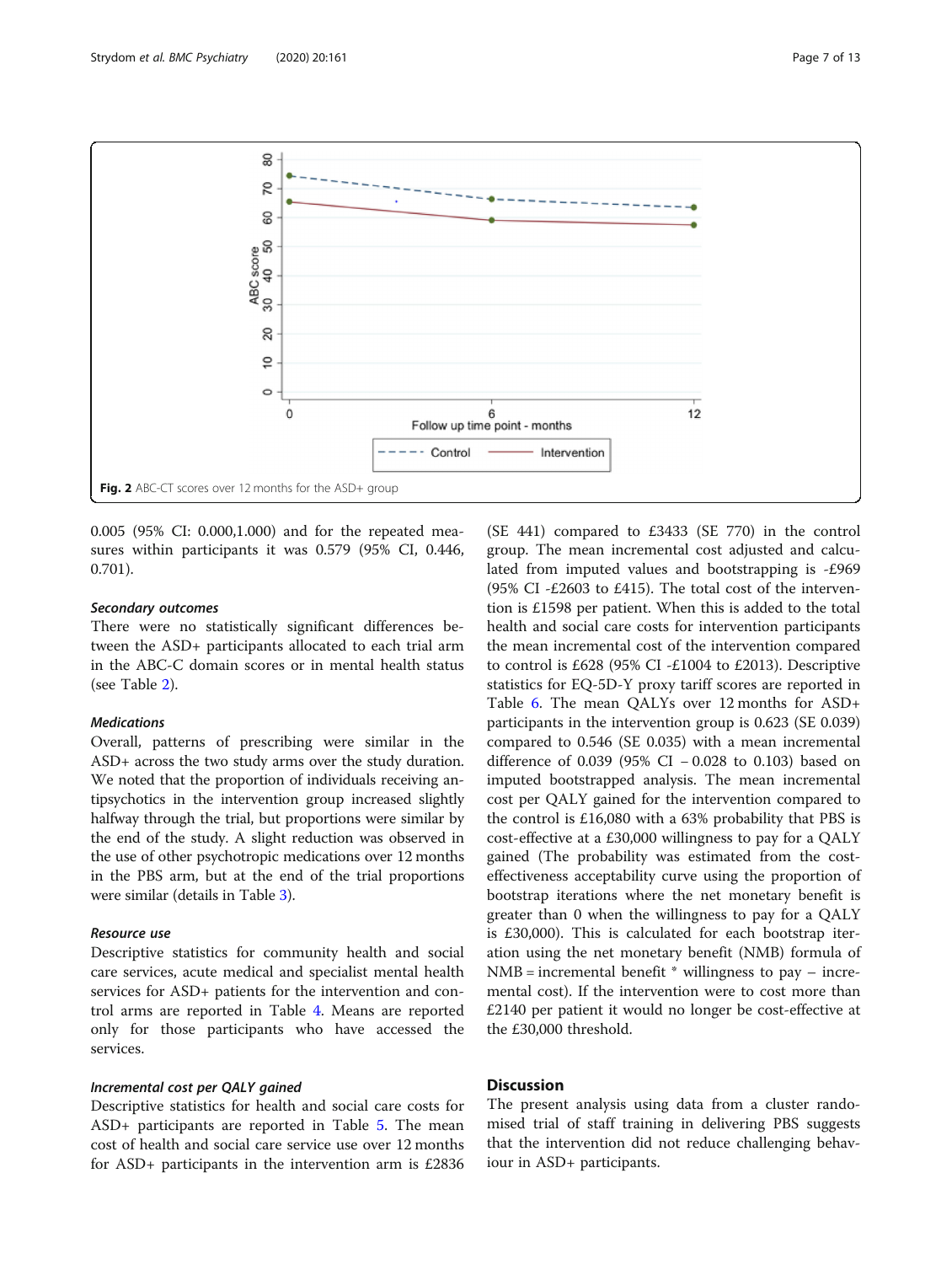| $ABC-C$                      | Descriptive |             |             |              | Analysis over 12 months |                 |  |
|------------------------------|-------------|-------------|-------------|--------------|-------------------------|-----------------|--|
|                              | Baseline    | 6 Months    | 12 Months   | $N_{\rm su}$ | Odds                    | 95% CI          |  |
|                              | Mean (SD)   | Mean (SD)   | Mean (SD)   |              | Ratio/Difference        |                 |  |
| Total score                  |             |             |             |              |                         |                 |  |
| TAU                          | 74.4 (30.1) | 66.4 (33.3) | 63.6 (28.9) | 107          | $-2.10$                 | $(-11.3, 7.13)$ |  |
| Intervention                 | 65.5 (28.1) | 59.2 (31.8) | 57.5 (30.8) |              |                         |                 |  |
| Irritability                 |             |             |             |              |                         |                 |  |
| TAU                          | 22.2 (10.9) | 18.5 (10.7) | 18.1 (10.6) |              |                         |                 |  |
| Intervention                 | 19.6 (11.2) | 16.8 (11.2) | 17.4 (10.7) | 107          | 0.56                    | $(-2.11, 3.22)$ |  |
| Lethargy                     |             |             |             |              |                         |                 |  |
| TAU                          | 16.5 (9.9)  | 16.6 (10.0) | 15.4 (10.2) | 107          | $-1.93$                 | $(-5.16, 1.29)$ |  |
| Intervention                 | 13.5 (7.9)  | 13.2 (9.6)  | 12.4(10.3)  |              |                         |                 |  |
| Stereotypy                   |             |             |             |              |                         |                 |  |
| TAU                          | 7.6(5.2)    | 6.9(5.7)    | 6.8(5.0)    | 107          | $-0.36$                 | $(-1.74, 1.01)$ |  |
| Intervention                 | 7.1(5.3)    | 6.5(5.8)    | 5.9(5.7)    |              |                         |                 |  |
| Hyperactivity                |             |             |             |              |                         |                 |  |
| TAU                          | 23.1 (10.7) | 20.4 (12.0) | 19.2 (10.0) | 107          | $-0.02$                 | $(-3.16, 3.11)$ |  |
| Intervention                 | 20.3(9.5)   | 18.6 (11.5) | 17.9 (10.8) |              |                         |                 |  |
| Inappropriate speech         |             |             |             | 107          | $-0.014$                | $(-1.31, 1.03)$ |  |
| TAU                          | 5.0(4.4)    | 4.2(4.3)    | 4.0(4.1)    |              |                         |                 |  |
| Intervention                 | 5.1(4.3)    | 4.1(4.0)    | 4.0(3.7)    |              |                         |                 |  |
| Mini-PASADD                  | N(%)        | N(% )       | N(% )       |              |                         |                 |  |
| Common mental disorder (CMD) |             |             |             |              |                         |                 |  |
| TAU                          | 29 (45)     | 23 (40)     | 26 (42)     | 105          | 1.00                    | (0.338, 2.97)   |  |
| Intervention                 | 23 (50)     | 20 (48)     | 16 (38)     |              |                         |                 |  |
| Severe mental illness (SMI)  |             |             |             |              |                         |                 |  |
| TAU                          | 11(17)      | 8(14)       | 9(15)       | 104          | 0.331                   | (0.023, 4.80)   |  |
| Intervention                 | 9(20)       | 5(12)       | 4(10)       |              |                         |                 |  |

<span id="page-7-0"></span>Table 2 ABC-C domain scores and mental health status over 12 months in ASD+ participants

ASD Autism Spectrum Disorder, ABC-C Aberrant Behaviour Checklist-Community, Mini PAS-ADD Psychopathology Assessment Schedule for Adults with Developmental Disabilities, TAU Treatment as usual

These findings are in keeping with the main trial findings, which showed no effect of staff training in PBS on reducing challenging behaviour [[40\]](#page-11-0). In line with other studies [[48](#page-12-0)–[52\]](#page-12-0), ASD+ participants displayed a high level of challenging behaviour. Over 60% of ASD+ participants were receiving antipsychotics or other psychotropic medication for the duration of the study [\[53\]](#page-12-0). However, the proportion of individuals receiving such medication, especially antipsychotics, fluctuated over the study period and appeared to be initially increased in the intervention arm,

Table 3 Psychotropic medication use over the trial duration in ASD+Participants

| $ASD+$<br>Study arm |     | Baseline<br>$(PBS = 47; TAU = 66)$ | 6 months<br>$(PBS = 42; TAU = 57)$ | 12 months<br>$(PBS = 42; TAU = 63)$ |
|---------------------|-----|------------------------------------|------------------------------------|-------------------------------------|
|                     |     | N (%)                              |                                    |                                     |
| Any drug            | PBS | 42 (89)                            | 37 (88)                            | 37 (88)                             |
|                     | TAU | 60 (91)                            | 51 (89)                            | 57 (90)                             |
| Antipsychotics      | PBS | 32 (68)                            | 31(74)                             | 27(64)                              |
|                     | TAU | 42 (64)                            | 35(61)                             | 39 (62)                             |
| Other psychotropic  | PBS | 39 (83)                            | 30(71)                             | 31(74)                              |
|                     | TAU | 41 (62)                            | 41 (72)                            | 47 (75)                             |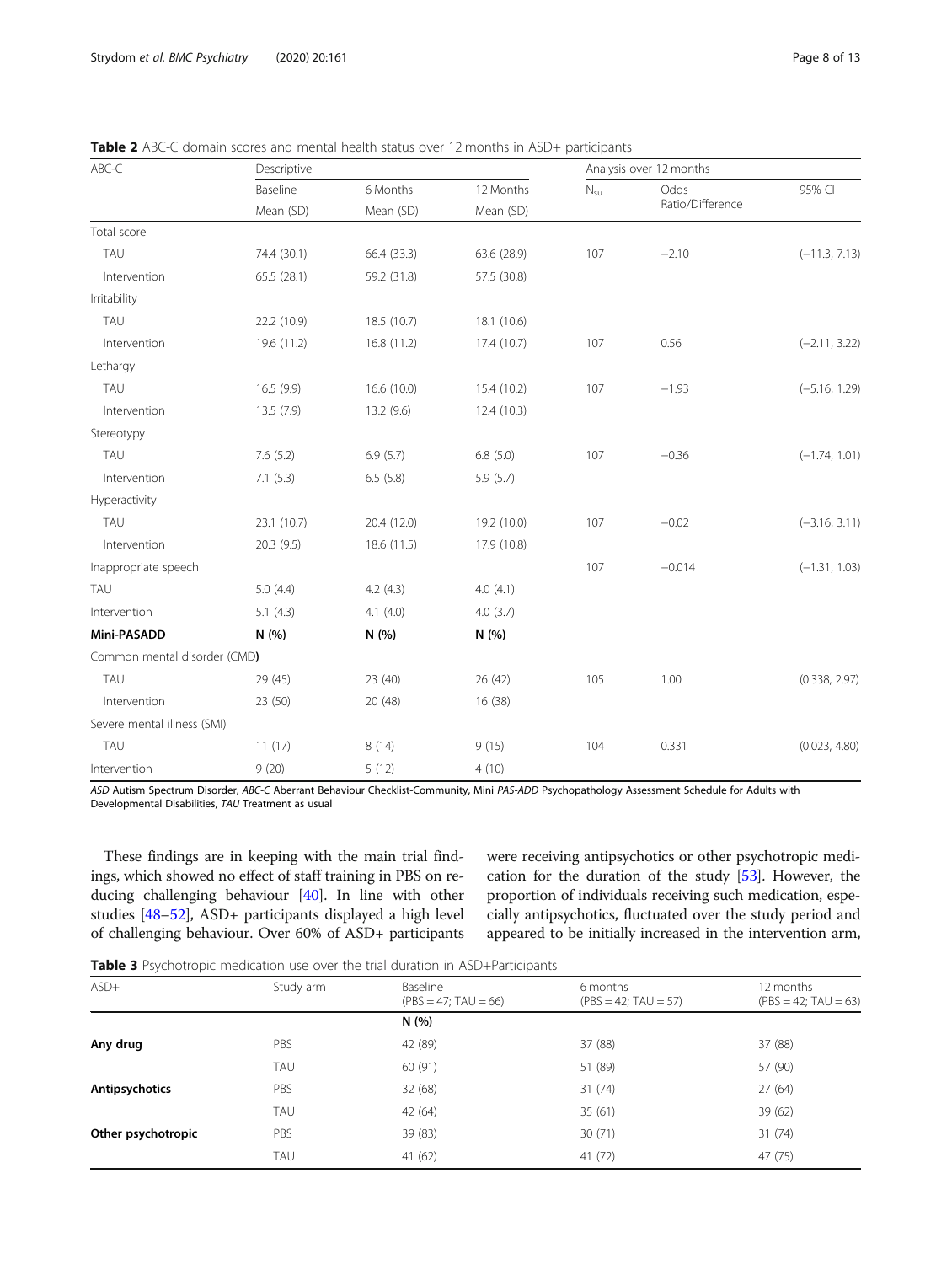#### <span id="page-8-0"></span>Table 4 Service use by ASD+ at baseline, 6 and 12 months for the past 6 months

| Publicly financed health care services          |                        | Baseline     |           | 6 months     |             | 12 months    |             |
|-------------------------------------------------|------------------------|--------------|-----------|--------------|-------------|--------------|-------------|
|                                                 |                        | Intervention | TAU       | Intervention | <b>TAU</b>  | Intervention | TAU         |
|                                                 |                        | $N = 47$     | $N = 66$  | $N = 44$     | $N = 62$    | $N = 44$     | $N = 63$    |
| GP (any type of contact)                        | $N(%)^a$               | 43 (91%)     | 54 (82%)  | 36 (82%)     | 53 (85%)    | 37 (84%)     | 51 (81%)    |
|                                                 | Mean <sup>b</sup> (SD) | 4.3(3.9)     | 5.5(8.8)  | 3.6(3.6)     | 5.7(6.9)    | 3.4(3.4)     | 4.3(4.6)    |
| Community nurse (District, ID)                  | N (%)                  | 25 (53%)     | 25 (38%)  | 20 (45%)     | 16 (26%)    | 18 (41%)     | 19 (30%)    |
|                                                 | Mean (SD)              | 4.0(4.9)     | 2.9(2.6)  | 5.2(6.1)     | 2.1(1.6)    | 5.7(9.4)     | 4.3(7.1)    |
| Psychiatrist                                    | N (%)                  | 34 (72%)     | 40 (61%)  | 29 (67%)t    | 37 (60%)    | 26 (59%)     | 38 (60%)    |
|                                                 | Mean (SD)              | 1.6(1.6)     | 1.7(0.8)  | 1.4(0.7)     | 2.0(1.8)    | 1.3(1.0)     | 2.1(1.6)    |
| Other health professionals                      | N (%)                  | 17 (36%)     | 23 (35%)  | 13 (30%)     | 24 (39%)    | 19 (43%)     | 28 (44%)    |
|                                                 | Mean (SD)              | 8.2 (19.1)   | 7.1(9.8)  | 10.6(19.6)   | 10.2 (18.9) | 6.4(11.6)    | 6.5(8.0)    |
| Social Care including Community Support workers | N (%)                  | 31 (66%)     | 23 (35%)  | 24 (55%)     | 27 (44%)    | 24 (55%)     | 35 (56%)    |
|                                                 | Mean (SD)              | 19.5 (54.4)  | 7.7(26.8) | 22.2 (56.0)  | 9.0 (17.8)  | 18.5 (51.7)  | 18.5 (46.1) |
| Physiotherapy                                   | N (%)                  | 3(6%)        | 5 (8%)    | 1(2.3%)      | 6 (10%)     | 3(7%)        | 2(3%)       |
|                                                 | Mean (SD)              | 1(0)         | 10.8(9.7) | 2            | 10.7(11.6)  | 4.7(6.4)     | 6.5(7.8)    |
| <b>Dentist</b>                                  | N (%)                  | 32 (68%)     | 38 (58%)  | 29 (67%)     | 37 (60%)    | 29 (66%)     | 34 (54%)    |
|                                                 | Mean (SD)              | 1.5(1.3)     | 1.5(1.1)  | 1.6(2.1)     | 1.9(2.6)    | 1.4(0.84)    | 1.4(0.7)    |
| <b>Acute and Specialist Services</b>            |                        |              |           |              |             |              |             |
| Inpatient/acute psychiatric ward                | N (%)                  | 0            | 1(2%)     | 0            | $\mathbb O$ | $\mathbf 0$  | 1(2%)       |
| <b>Bed days</b>                                 | Mean (SD)              |              | 21        |              |             |              | 188         |
| <b>General Medical</b>                          |                        |              |           |              |             |              |             |
| Admissions                                      | N (%)                  | 1(2%)        | 3(5%)     | 0            | $\mathbf 0$ | 2(5%)        | 0           |
|                                                 | Mean (SD)              |              | 1(0)      |              |             | 2(0)         |             |
| <b>Bed Days</b>                                 | Mean (SD)              | 5            | 1.7(1.2)  |              |             | 11.5(13.4)   |             |
| Medical ICU <sup>c</sup> /HDU <sup>d</sup>      |                        |              |           |              |             |              |             |
| Admissions                                      | N (%)                  | 1(2%)        | 0         | 0            | $\mathbb O$ | $\mathbf 0$  | 0           |
|                                                 | Mean (SD)              |              |           |              |             |              |             |
| <b>Bed Days</b>                                 | Mean (SD)              | 6            |           |              |             |              |             |
| A&E Attendance (Physical Health)                | N (%)                  | 7 (15%)      | 13 (20%)  | 4 (10%)      | 13 (21%)    | 5 (11%)      | 5 (8%)      |
|                                                 | Mean (SD)              | 1.1(0.9)     | 1.5(1.8)  | 1(0)         | 1.9(2.5)    | 1.4(0.5)     | 2(1.7)      |
| A&E Attendance (Mental Health)                  | N (%)                  | 0            | 1(2%)     | 0            | 0           | 1(2%)        | 2(3%)       |
|                                                 | Mean (SD)              |              |           |              |             |              | 1.5(0.7)    |
| Psychiatric outpatient                          | N (%)                  | 10 (21%)     | 16 (24%)  | 10 (24%)     | 21 (34%)    | 9(21%)       | 15 (24%)    |
|                                                 | Mean (SD)              | 1.5(0.7)     | 1.6(0.8)  | 1.2(0.7)     | 1.9(1.5)    | 2(1.7)       | 1.5(0.9)    |
| Day patient procedure                           | N (%)                  | 3(6%)        | 15 (23%)  | 10 (24%)     | 18 (29%)    | 9(21%)       | 15 (25%)    |
|                                                 | Mean (SD)              | 1.3(0.6)     | 1.5(0.7)  | 1.4(0.9)     | 1.4(0.7)    | 1.4(1.0)     | 1.8(1.3)    |
| <b>Medical outpatient</b>                       | N (%)                  | 8 (17%)      | 15 (23%)  | 3(7%)        | 11 (18%)    | 5 (11%)      | 7 (11%)     |
|                                                 | Mean (SD)              | 2.9(3.8)     | 1.7(1.2)  | 4.3(2.5)     | 3.1(5.6)    | 2.3(1.3)     | 6.4(8.5)    |

<sup>a</sup>N = number of participants reporting use of the service in the past 6 months; <sup>b</sup>: Mean contacts calculated for those that used the service; <sup>c</sup>: intensive care unit (ICU); <sup>d</sup>: high dependency unit (HDU); mean (SD) refers to the number of times individuals used a specific service

but later the proportions dropped back to a similar level with those in the control arm at the end of the trial.

mental illness which is lower than the previously reported prevalence of up to 28% [\[55\]](#page-12-0).

The proportion of ASD+ participants with comorbid common mental disorders at around 45% is in line with the prevalence reported in a meta-analysis by Hollocks et al. [[54](#page-12-0)]. About 15% appeared to suffer with severe

Whilst there were several admissions and emergency attendances for physical ill health, only one participant was admitted to an inpatient psychiatric unit during the follow up period, with another two having a mental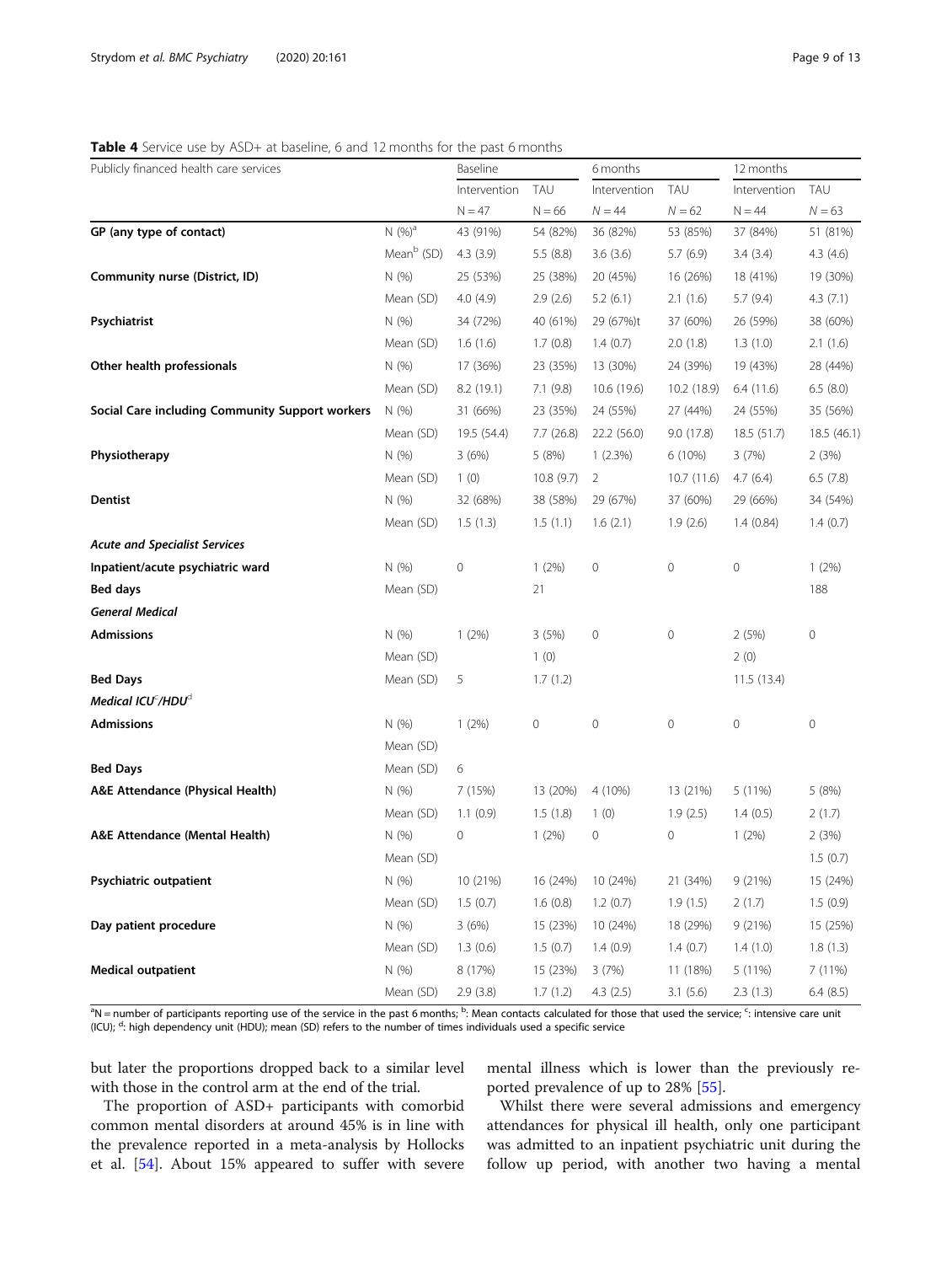<span id="page-9-0"></span>Table 5 Mean health and social care costs per participant at 12 months for ASD+ participants

|                                                                          | Intervention<br>$(n = 44)$ | TAU<br>$(n = 62)$ |
|--------------------------------------------------------------------------|----------------------------|-------------------|
|                                                                          | Mean (SD)                  |                   |
| Community costs including GPs,<br>nursing, Allied Health and social care | 1199 (1449)                | 1403 (1731        |
| Mental health - secondary care                                           | 65 (146)                   | 781 (5341)        |
| Physical health - secondary care                                         | 769 (1700)                 | 823 (1292)        |
| <b>Medication costs</b>                                                  | 761 (1575)                 | 436 (1215)        |

health crisis. In contrast, Tsakanikos et al. [[21\]](#page-11-0), using routinely collected data from NHS mental health services, found that ASD contributed to psychiatric inpatient admissions in adults with ID. In our study, a quarter of ASD+ participants were seen by psychiatrists and a third were in contact with other health professionals, e.g. psychologists, which is arguably low given the significant mental health comorbidity in this sample. Access to services may be influenced by both perceived but also by unrecognised need.

Therefore, our findings may also reflect the existing gap of services for ASD+ individuals who have expressed concerns about the lack of 'autism-specific services' and the consequent inability to have their needs met by existing service provision [[56](#page-12-0)]. Other factors, such as age of participants may also play a role, given that a study using Medicaid records suggested that aging with ASD tends to increase use of hospital-based services but that demand for community-based services gradually declines [[57](#page-12-0)]. Whilst the US and UK health systems are vastly different, such trends will have implications for service planning and consequent impact on functional outcomes. Counterintuitively, despite the lack of effect on the main outcome measure, the intervention was cost-effective based upon QALYs for ASD+ participants at a £30,000 cost-effectiveness threshold used by the National Institute for Health and Care Excellence.

#### Strength and limitations

To our knowledge, this study is the first to explore the effectiveness of staff training to deliver PBS to ASD+ adult participants with challenging behaviour in *real* world conditions. Most other studies of effectiveness of psychosocial interventions are conducted with child populations, include few individuals with intellectual disabilities and are often carried out in specialised settings [\[12](#page-11-0)]. The sample is representative of people with intellectual and developmental disabilities registered with community services within the National Health Service (NHS) in England [[58\]](#page-12-0). The diagnosis of ASD used both screening and clinical information as recorded in the study Case Report File and was validated. Our approach to identifying ASD+ adults is justified by previous research which suggested that ASD+ young adults have higher rates of "episodic psychiatric disorder" than those without ASD [\[24\]](#page-11-0). Another strength is the varied professions of the therapists, which represents the range of expertise found in the community ID teams in the UK. However, as intellectual disability teams in the UK already provide comprehensive and expert services to individuals with ID and ASD who present with challenging behaviour, we accept that clinical effectiveness may have been reduced by similarities in the intervention between the intervention and TAU arms. Against this, we argue that the TAU arm likely did not include evidence-based interventions due to the general lack of evidence in the field.

Another factor that may have contributed to the intervention failing to show a difference may be low treatment fidelity [\[40\]](#page-11-0), which indicated that about a third of participants in the intervention arm have had all the elements of the intervention implemented (observations, drawing up of a PBS plan and review of the plan to monitor implementation). This reflects the realities of a "real-world" setting, suggesting that adaptations may be required to improve the implementation of complex interventions such as PBS. The effect of training in interventions also tends to dissipate with time and this may have also occurred in the trial despite efforts to maintain mentoring and supervision throughout [\[59\]](#page-12-0).

Whilst a number of psychosocial approaches are being developed and tested for individuals with ASD with or without ID in childhood [\[60](#page-12-0)], there is a relative lack of such approaches in adulthood particularly for a disorder with significant genetic burden [\[61\]](#page-12-0). Therefore, whilst it is possible that the delivery of PBS was less than optimal, there is also a question as to whether such behavioural approaches may need to be adapted to meet the needs of adults and their families.

Table 6 EQ-5D-Y tariff scores at each time point – complete and imputed

| EO-5D Tariff scores     |           | Baseline     |              | 6 months     |              | 12 months    |              |
|-------------------------|-----------|--------------|--------------|--------------|--------------|--------------|--------------|
|                         |           | Intervention | TAU          | Intervention | tau          | Intervention | TAU          |
| EQ-5D-Y Proxy responses | N         | $N = 46$     | $N = 63$     | $N = 43$     | $N = 55$     | $N = 43$     | $N = 62$     |
|                         | Mean (SD) | 0.585(0.356) | 0.508(0.353) | 0.627(0.324) | 0.583(0.321) | 0.638(0.301) | 0.522(0.305) |
| EQ-5D-Y Proxy imputed   | Mean (SE) |              |              | 0.629(0.049) | 0.566(0.042) | 0.631(0.046) | 0.526(0.040) |

SD Standard deviation, SE Standard error, TAU Treatment as usua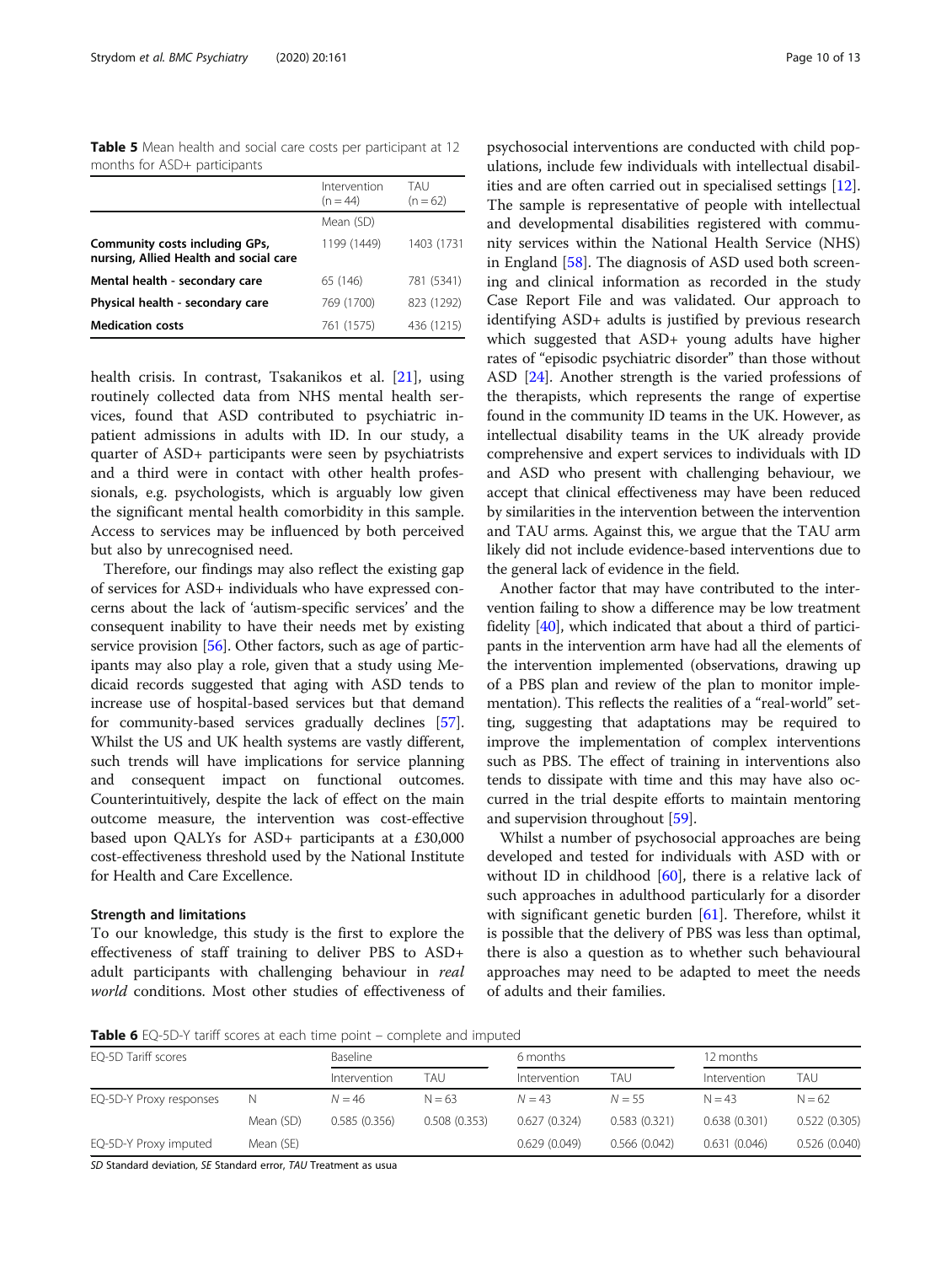<span id="page-10-0"></span>A significant proportion of people with intellectual disabilities accessing community services also have ASD, and PBS is often the only evidence based psychological approach available for the treatment of challenging behaviour. Guidelines [\[12](#page-11-0)] suggest that challenging behaviour in the absence of a comorbid mental or physical condition should include a functional analysis with "clearly defined intervention strategies". Staff training in PBS places emphasis on the function of the behaviour, e.g. escaping from demands, gaining attention, using Applied Behaviour Analysis [[62\]](#page-12-0). However, about a third of functional assessments fail to identify the reasons behind the behaviour, or it may be refractory to the removal of the trigger or by shaping the function [[63\]](#page-12-0).

Finally, the sample size calculation of the original study was based on a pilot trial [\[64\]](#page-12-0) which may have overestimated the effect of training in PBS as delivered by a specialist team in one area in England. There is not as yet any work available that has identified the Minimum Clinically Significant Difference (MCID) for the primary outcome used in this study; although MCID is not a new concept in health care research, it has yet to be integrated in the field of ID where the number of efficacy and effectiveness trials are still limited [[65\]](#page-12-0). In addition, as carers and family members who were not blinded to treatment allocation reported the EQ-5D measure, this may have introduced bias in these scores.

#### Conclusions

This analysis shows that PBS implemented via training of specialist health care staff in ID teams working in realworld settings with a broad range of patients with ID with ASD and challenging behaviour may be less effective than suggested in small-scale earlier studies of highly selected cases. Day to day care for ASD+ individuals requires refinement of interventions that can be delivered by a wide range of professionals. Improving implementation of PBS via adaptation of the intervention to take account of issues such as size and heterogeneity of caseloads, and identifying response markers to target it better, will be paramount to its feasibility and fidelity. Future studies are needed to examine the longer-term effectiveness of training in PBS for ASD+ using a variety of methodologies including primary data from clinical trials or other available datasets, and to develop and test new interventions.

#### Supplementary information

Supplementary information accompanies this paper at [https://doi.org/10.](https://doi.org/10.1186/s12888-020-02577-1) [1186/s12888-020-02577-1](https://doi.org/10.1186/s12888-020-02577-1).

Additional file 1. Cost-effectiveness plane of costs and QALYs for PBS training and delivery compared to TAU from a health care cost perspective over 12 months

Additional file 2. Trial Consort Diagram (12 months). Adapted from Hassiotis et al. (2018). Reporting of study flow diagram per ASD diagnosis.

#### Abbreviations

ABC-C: Aberrant behavior checklist-community; ASD: Autism spectrum disorder; ASD + : Participants with both ID and ASD; CMD: Common mental disorders; ID: Intellectual disability; PBS: Positive behaviour support; QALY: Quality adjusted life years; SMI: Severe mental illness; TAU: Treatment as usual

#### Acknowledgements

PBS study group.

Michaela Poppe, Michael King, Victoria Ratti: UCL Division of Psychiatry, UK. Ian Hall, Jason Crabtree: Tower Hamlets Community Learning Disability Service, Mile End Hospital, London, UK. Rumana Z. Omar: Department of Statistical Science, University College London, London, UK. Asit Biswas: Leicestershire Partnership NHS Trust, Directorate of Learning. Disabilities, Frith Hospital, UK. Jessica Blickwedel: The University of Warwick, UK. Vivien Cooper: Challenging Behaviour Foundation, Chatham, UK. Mike Crawford: Centre for Mental Health, Department of Medicine, Imperial College London, UK.

#### Authors' contributions

AS, AB and AH wrote the manuscript, VV and RH carried out the statistical and health economic aspects and informed the specific sections of the manuscripts; all authors contributed to the interpretation of the findings. MP, VR and JB carried out the data collection, entry and managing of data. The authors (AS, AB, VV, RH, MP, IH, JC, RO,MK,AB, VR,JB,VC, MC, AH) overall contributed to, read and approved the final manuscript.

#### Funding

UK National Institute for Health Research (NIHR) under 523 the Health Technology Assessment Programme (HTA - 10/104/13), but had no role in running the study, analyzing results, or drafting of this manuscript.

#### Availability of data and materials

The anonymised dataset supporting the conclusions of this article is available in the UCL repository, ([http://discovery.ucl.ac.uk\)](http://discovery.ucl.ac.uk). [\(https://doi.org/10.](https://doi.org/10.14324/000.ds.10041531) [14324/000.ds.10041531](https://doi.org/10.14324/000.ds.10041531)).

#### Ethics approval and consent to participate

Ethical approval was issued by the NRES Committee London - Harrow (reference. 12/LO/1378). Written informed consent was obtained from participants. Where a.

participant lacked capacity, a consultee acted on their behalf, in accordance with UK law.

#### Consent for publication

Not applicable as no personal data are included.

#### Competing interests

The authors declare that they have no competing interests.

#### Author details

<sup>1</sup>Department of Forensic and Neurodevelopmental Sciences, Institute of Psychiatry Psychology and Neuroscience, King's College London, 16 De Crespigny Park, London SE5 8AF, UK. <sup>2</sup> Division of Psychiatry, University College London, London, UK. <sup>3</sup>South London and Maudsley NHS Foundation Trust, London, UK. <sup>4</sup>Institute of Mental Health, University of Nottingham, Nottingham, UK.<sup>5</sup> Research Department of Primary Care and Population Health, University College London, London, UK. <sup>6</sup>Camden & Islington Foundation NHS Trust, London, UK.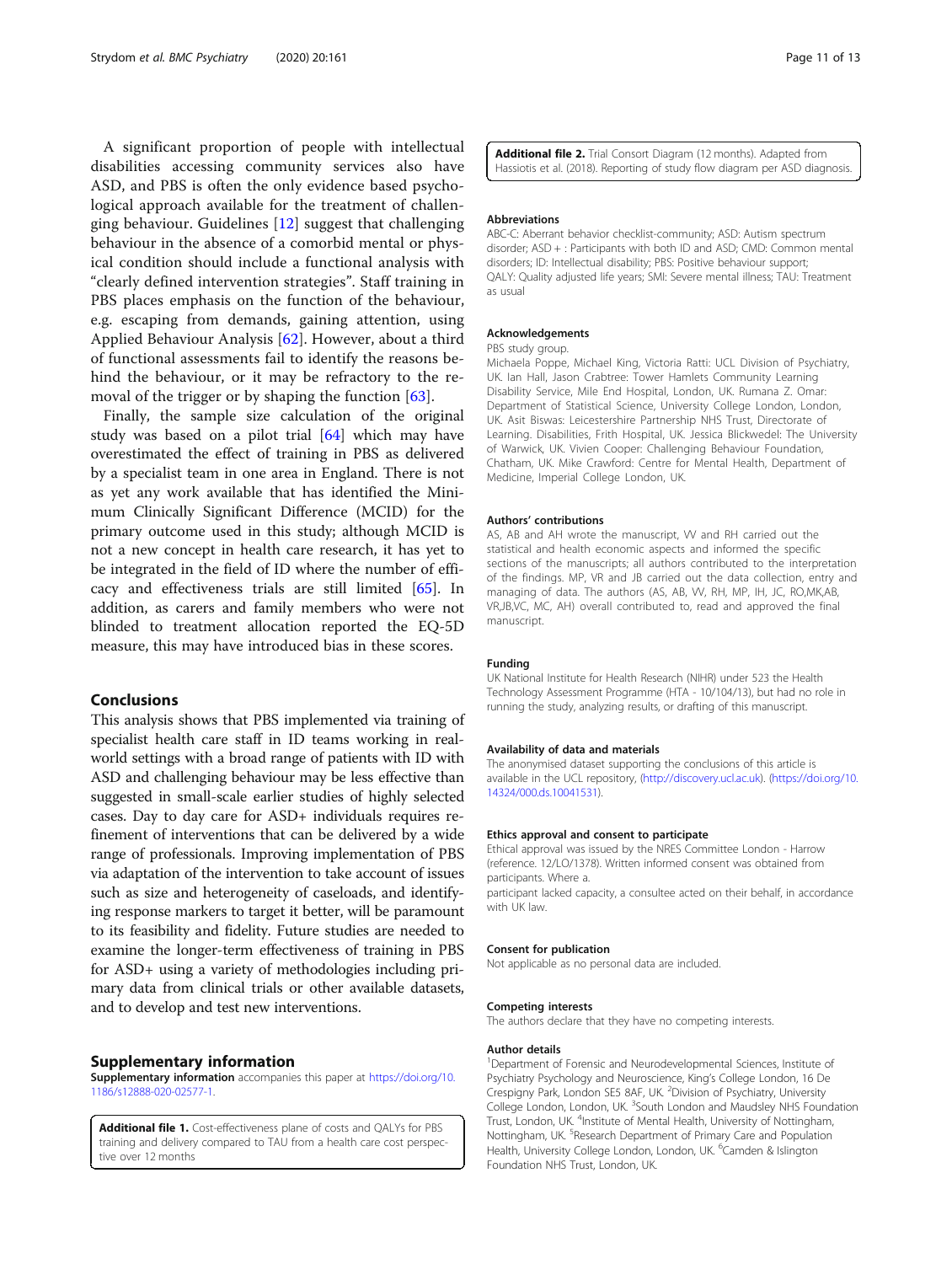#### <span id="page-11-0"></span>Received: 8 August 2019 Accepted: 31 March 2020 Published online: 15 April 2020

#### References

- 1. American Psychiatric Association. Diagnostic and statistical manual of mental disorders, (DSM-5®). Washington, D.C.: American Psychiatric Publishing; 2013.
- 2. Elsabbagh M, Divan G, Koh YJ, Kim YS, Kauchali S, Marcin C, et al. Global prevalence of autism and other pervasive developmental disorders. Autism Res. 2012;5:160–79.
- Baxter AJ, Brugha TS, Erskine HE, Scheurer RW, Vos T, Scott JG. The epidemiology and global burden of autism spectrum disorders. Psychol Med. 2015;45:601–13.
- 4. Autism and Developmental Disabilities Monitoring Network US, 2010. Morbidity and mortality weekly report: prevalence and characteristics of autism spectrum disorder among children aged 8 years Centers for Disease Control and Prevention (CDC); 2014.
- 5. American Association on Intellectual Developmental Disabilities. Intellectual disability: definition, classification, and systems of supports. Washington, DC: AAIDD; 2010.
- 6. Rydzewska E, Hughes-McCormack LA, Gillberg C, Henderson A, MacIntyre C, Rintoul J, et al. Prevalence of sensory impairments, physical and intellectual disabilities, and mental health in children and young people with self/ proxy-reported autism: observational study of a whole country population. Autism. 2019;23(5):1201–9.
- 7. Wilkins J, Matson JL. A comparison of social skills profiles in intellectually disabled adults with and without ASD. Behav Modif. 2009;33:143–55.
- Rydzewska E, Hughes-McCormack LA, Gillberg C, Henderson A, MacIntyre C, Rintoul J, et al. Prevalence of long-term health conditions in adults with autism: observational study of a whole country population. BMJ Open. 2018; 8(8):e023945.
- 9. Molloy CA, Murray DS, Kinsman A, Castillo H, Mitchell T, Hickey FJ, et al. Differences in the clinical presentation of trisomy 21 with and without autism. J Intellect Disabil Res. 2009;53:143–51.
- 10. Ingram DH, Mayes SD, Troxell LB, Calhoun SL. Assessing children with autism, mental retardation, and typical development using the playground observation checklist. Autism. 2007;11:311–9.
- 11. Emerson E. Challenging behaviour. Analysis and intervention in people with learning difficulties. Cambridge: Cambridge University Press; 1995.
- 12. National Instutite for Health and Care Excellence. Challenging behaviour and learning disabilities: prevention and interventions for people with learning disabilities whose behaviour challenges; 2015.
- 13. Luiselli JK. The handbook of high-risk challenging behaviors in people with intellectual and developmental disabilities. Baltimore: Paul H. Brookes Publishing Co; 2012.
- 14. Skokauskas N, Gallagher L. Psychosis, affective disorders and anxiety in autistic spectrum disorder: prevalence and nosological considerations. Psychopathology. 2010;43:8–16.
- 15. Lowe K, Allen D, Jones E, Brophy S, Moore K, James W. Challening behaviours: prevalence and topographies. J Intellect Disabil Res. 2007;51: 625–36.
- 16. Farmer C, Butter E, Mazurek MO, Cowan C, Lainhart J, Cook EH, et al. Aggression in children with autism spectrum disorders and a clinic-referred comparison group. Autism Res. 2015;19:281–91.
- 17. Baghdadli A, Pascal C, Grisi S, Aussilloux C. Risk factors for self-injurious behaviors among 222 children with autistic disorders. J Intellect Disabil Res. 2003;47:622–7.
- 18. Kanne SM, Mazurek MO. Aggression in children and adolescents with ASD: prevalence and risk factors. J Autism Dev Disord. 2011;41:926–37.
- 19. Lunsky Y, Gracey C, Bradley E. Adults with autism Spectrum disorders using psychiatric hospitals in Ontario: clinical profile and service needs. Res Autism Spectr Disord. 2009;3:1006–13.
- 20. Bradley EA, Summers JA, Wood HL, Bryson SE. Comparing rates of psychiatric and behavior disorders in adolescents and young adults with severe intellectual disability with and without autism. J Autism Dev Disord. 2004;34:151–61.
- 21. Tsakanikos E, Sturmey P, Costello H, Holt G, Bouras N. Referral trends in mental health services for adults with intellectual disability and autism spectrum disorders. Autism. 2007;11:9–17.
- 22. Hove O, Havik OE. Developmental level and other factors associated with symptoms of mental disorders and problem behaviour in adults with

intellectual disabilities living in the community. Soc Psychiat Epidemiol. 2010;45:105–13.

- 23. Sabaratnam M, Murthy V, Wijeratne A, Buckingham A, Payne S. Autistic-like behaviour profile and psychiatric morbidity in fragile X syndrome. Eur Child Adolesc Psychiatry. 2003;12:172–7.
- 24. Bradley E, Bolton P. Episodic psychiatric disorders in teenagers with learning disabilities with and without autism. Br J Psychiatry. 2006;189:361–6.
- 25. Lunsky Y, Weiss JA, Paquette-Smith M, Durbin A, Tint A, Palucka AM, et al. Predictors of emergency department use by adolescents and adults with autism spectrum disorder: a prospective cohort study. BMJ Open. 2017;7(7):e017377.
- 26. Shattuck PT, Wagner M, Narendorf S, Sterzing P, Hensley M. Post–high school service use among young adults with an autism spectrum disorder. Arch Pediatr Adolesc Med. 2011;165(2):141–6.
- 27. Buescher AV, Cidav Z, Knapp M, Mandell DS. Costs of autism spectrum disorders in the United Kingdom and the United States. JAMA Pediatr. 2014; 168:721–8.
- 28. Leigh JP, Du J. Brief report: forecasting the economic burden of autism in 2015 and 2025 in the United States. J Autism Dev Disord. 2015;45:4135–9.
- 29. Knapp M, Romeo R, Beecham J. Economic cost of autism in the UK. Autism. 2009;13:317–36.
- 30. Weston L, Hodgekins J, Langdon PE. Effectiveness of cognitive behavioural therapy with people who have autistic spectrum disorders: a systematic review and meta-analysis. Clin Psychol Rev. 2016;49:41–54.
- 31. Cheak-Zamora NC, Yang X, Farmer JE, Clark M. Disparities in transition planning for youth with autism spectrum disorder. Pediatrics. 2013;131:447–54.
- 32. Interagency Autism coordinating Committee (IACC). IACC strategic plan for autism spectrum disorder research 2016–2017 update: US Department of Health and Human Services; 2017.
- 33. McClean B, Grey I. An evaluation of an intervention sequence outline in positive behaviour support for people with autism and severe escapemotivated challenging behaviour. J Intellect Dev Disabil. 2012;37:209–20.
- 34. MacDonald A, McGill P. Outcomes of staff training in positive behaviour support: a systematic review. J Dev Phys Disabil. 2013;25:17–33.
- 35. Grey I, Lydon H, Olive H. Positive behaviour support: what model of disability does it represent? J Intellect Dev Disabil. 2016;41:255–66.
- 36. Lucyshyn JM, Albin RW, Horner RH, Mann JC, Mann JA, Wadsworth G. Family implementation of positive behavior support for a child with autism: longitudinal, single-case, experimental, and descriptive replication and extension. J Posit Behav Interv. 2007;9:131–50.
- Sailor W, Dunlap G, Sugai G, Horner R. Handbook of positive behavior support. New York: Springer Science & Business Media; 2008.
- 38. Heyvaert M, Maes B, Onghena P. A meta-analysis of intervention effects on challenging behaviour among persons with intellectual disabilities. J Intellect Disabil Res. 2010;54:634–49.
- 39. Hassiotis A, Strydom A, Crawford M, Hall I, Omar R, Vickerstaff V, et al. Clinical and cost effectiveness of staff training in positive behaviour support (PBS) for treating challenging behaviour in adults with intellectual disability: a cluster randomised controlled trial. BMC Psychiatry. 2014;14:219.
- 40. Hassiotis A, Poppe M, Strydom A, Vickerstaff V, Hall IS, Crabtree J, et al. Clinical outcomes of staff training in positive behaviour support to reduce challenging behaviour in adults with intellectual disability: cluster randomised controlled trial. Br J Psychiatry. 2018;212(3):161–8.
- 41. Aman MG, Singh NN, Stewart AW, Field CJ. Psychometric characteristics of the aberrant behavior checklist. Am J Ment Defic. 1985;89:492–502.
- 42. Prosser H, Moss S, Costello H, Simpson N, Patel P, Rowe S. Reliability and validity of the mini PAS-ADD for assessing psychiatric disorders in adults with intellectual disability. J Intellect Disabil Res. 1998;42:264–72.
- 43. Strydom A, Romeo R, Perez-Achiaga N, Livingston G, King M, Knapp M, et al. Service use and cost of mental disorders in older adults with intellectual disability. Br J Psychiatry. 2010;196:133–8.
- 44. Hunter RM, Freemantle N, Baio G, Butt T, Morris S, Round J. An educational review of the statistical issues in Analysing utility data for cost-utility analysis. Pharmacoeconomics. 2015;33:355–66.
- 45. Hatton C, Emerson E, Robertson J, Gregory N, Kessissoglou S, Perry J, et al. The adaptive behavior scale-residential and community (part I): towards the development of a short form. Res Dev Disabil. 2001;22:273–88.
- 46. Bosco A, Paulauskaite L, Hall I, Crabtree J, Soni S, Biswas A, et al. Process evaluation of a randomised controlled trial of PBS-based staff training for challenging behaviour in adults with intellectual disability. PLoS One. 2019; 14(8). [https://doi.org/10.1371/journal.pone.0221507.](https://doi.org/10.1371/journal.pone.0221507)